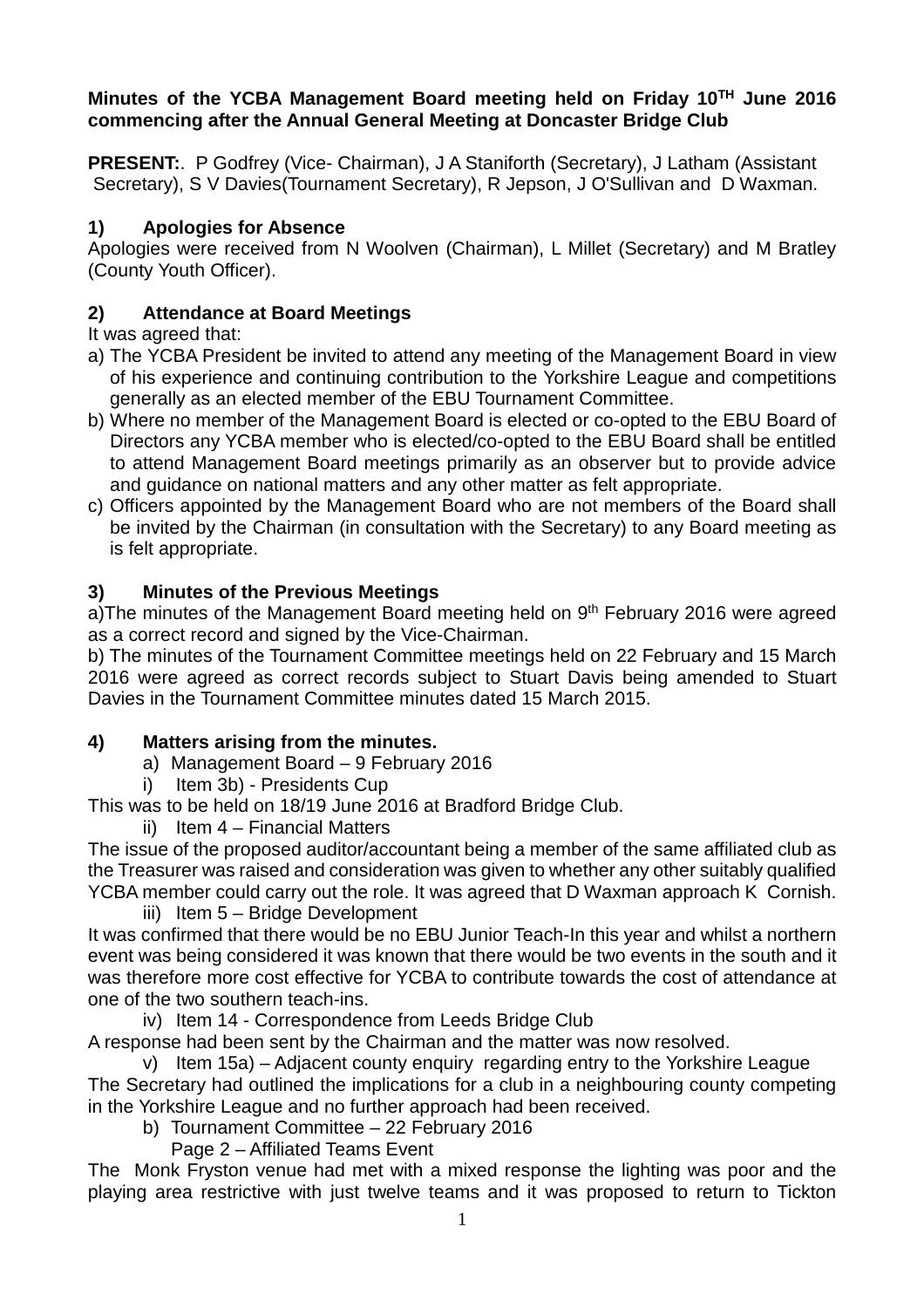Grange for a further year and evaluate support from clubs to the east of the county for 2017.

c) Tournament Committee – 15 March 2016

i) 2016/17 Calendar of Events

S Davies reported that the former West Yorkshire Swiss Teams event would now be known as Bradford Swiss Pairs.

ii) EBU Spring Congress

The Cairn had been chosen as the most appropriate venue and there would be no room hire costs if a minimum of 60 bedrooms were booked and paid for.

## **5) To consider issues arising from the 2016 AGM**

Item 5 - Request for a Partner Finding Facility

 The Pianola system was used very successfully at Leeds and Harrogate bridge clubs and it was agreed that this should be introduced in the autumn linked from the YCBA website. It was suggested that James Ward be invited to meet with members prior to the next Board meeting to progress the issue.

Item 8 - Membership Issues

It was noted that two large clubs Leeds and York had been unwilling to supply membership information and the secretary agreed to contact Leeds membership secretary to discuss this further. It was hoped a new EBU database would address the problems currently faced with trying to manage membership data.

Item 11 - Mothering Sunday

It was agreed to avoid scheduling events on Mothering Sunday as far as practicably possible.

#### **6) Appointments of County Youth Officer and Membership Secretary**

Mark Bratley and Ted Crebbin were re-appointed as County Youth Officer and Membership Secretary respectively.

#### **7) Review of committees, membership of committees and terms of reference**

The following amendments were agreed.

P G Mason to be co-opted to the Tournament Committee

I Johns and A Kimberley to be co-opted to the Bridge Development Committee P Godfrey to be appointed to the 'A' Selection Committee

#### **8) EBU Shareholders**

The existing shareholders of N Woolven, J Staniforth, J Latham and L Millet were confirmed.

#### **9) Calendar of events 2016/2017**

This would be finalised by the Tournament Secretary

#### **10) Cheque Signatories**

P G Mason to be replaced by N Woolven and P Godfrey.

# **11) Review of Easter Festival and YCBA Congress**

The entry numbers for the Easter Festival were slightly reduced from the previous year and it was felt the service from the hotel was not as good as the previous year due to new management and therefore there was a need to ensure effective communication of requirements for the 2017 event.

Entries for the YCBA Congress were also reduced particularly on the Friday and it was likely that a financial loss would be incurred. Whilst there was much positive feedback there had been some complaints relating to the hotel meal times and the main pairs final had not been